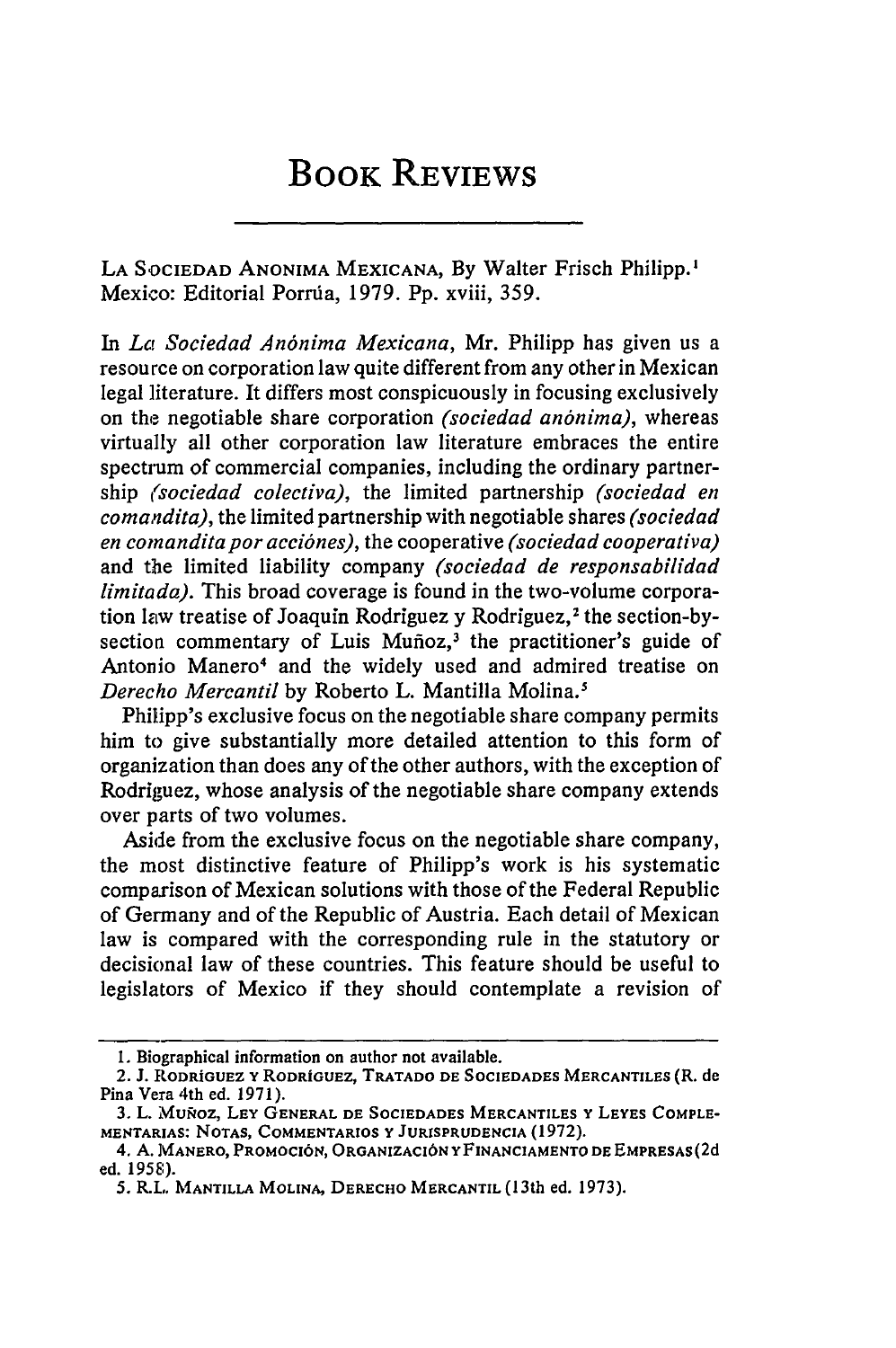Mexican corporation law, and to legislators of other countries who seek representative examples of varying legislative techniques.

The breadth of Philipp's comparison is, however, limited to points on which the various laws have parallel provisions. Where the laws of Mexico, Germany and Austria all require the managers to prepare financial statements, he compares their provisions. Where Mexico calls for the election of managers by shareholders, but Germany does not, he has nothing to say about the unique German institution of election by a supervisory council. By the same token, he finds no occasion to mention the representation of employees in the council that elects the managers. Philipp makes no attempt to compare Mexican law with that of France or other European countries whose legislation has been influential in Latin America; fortunately, references to French and Italian solutions can be found in the longer treatise of Rodriguez y Rodriguez.

Serious comparatists may also find themselves impeded by Philipp's manner of reference to European sources and institutions. In citing legislative sources, he refers invariably to the *Diaro Oficial* of Germany and Austria, respectively, without revealing even in parentheses, or in his list of sources, that the name borne by the designated source, *Bundesgesetzblatt,* is in no way suggested by the Spanish words *Diario Oficial.* Similarly, he refers to German and Austrian provisions on *administradores,* with never a hint that when the reader turns to a German or Austrian source, he will find the corresponding officers designated as *Vorstandsmitglieder.*

A third distinctive feature of Philipp's work is his collation of varying Mexican opinions on points of Mexican corporation law. He not only reveals the differences of opinion, but also names the holder of each, e.g., Barrera Graf, Rodriguez y Rodriguez, Mantilla Molina and others, and cites the publication in which the opinion has appeared. He also explains his own view. His citations give the reader invaluable clues to a number of monographs and theses, including several significant essays of Jorge Barrera Graf which regrettably have never been integrated in a single treatise.

Throughout the treatise, the reader will be pleased with the concise and specific character of Philipp's style. His meaning is seldom hidden in rhetorial flourishes or in conceptual generalizations.

A peripheral element which was of great interest to this reviewer is Phillip's introduction, which gives the history of prior and present Mexican corporation laws. Philipp gives us a fascinating analysis of why the present corporation law was invalid when enacted (because it was promulgated by an executive decree which exceeded the power that the legislature could delegate), and how the law was later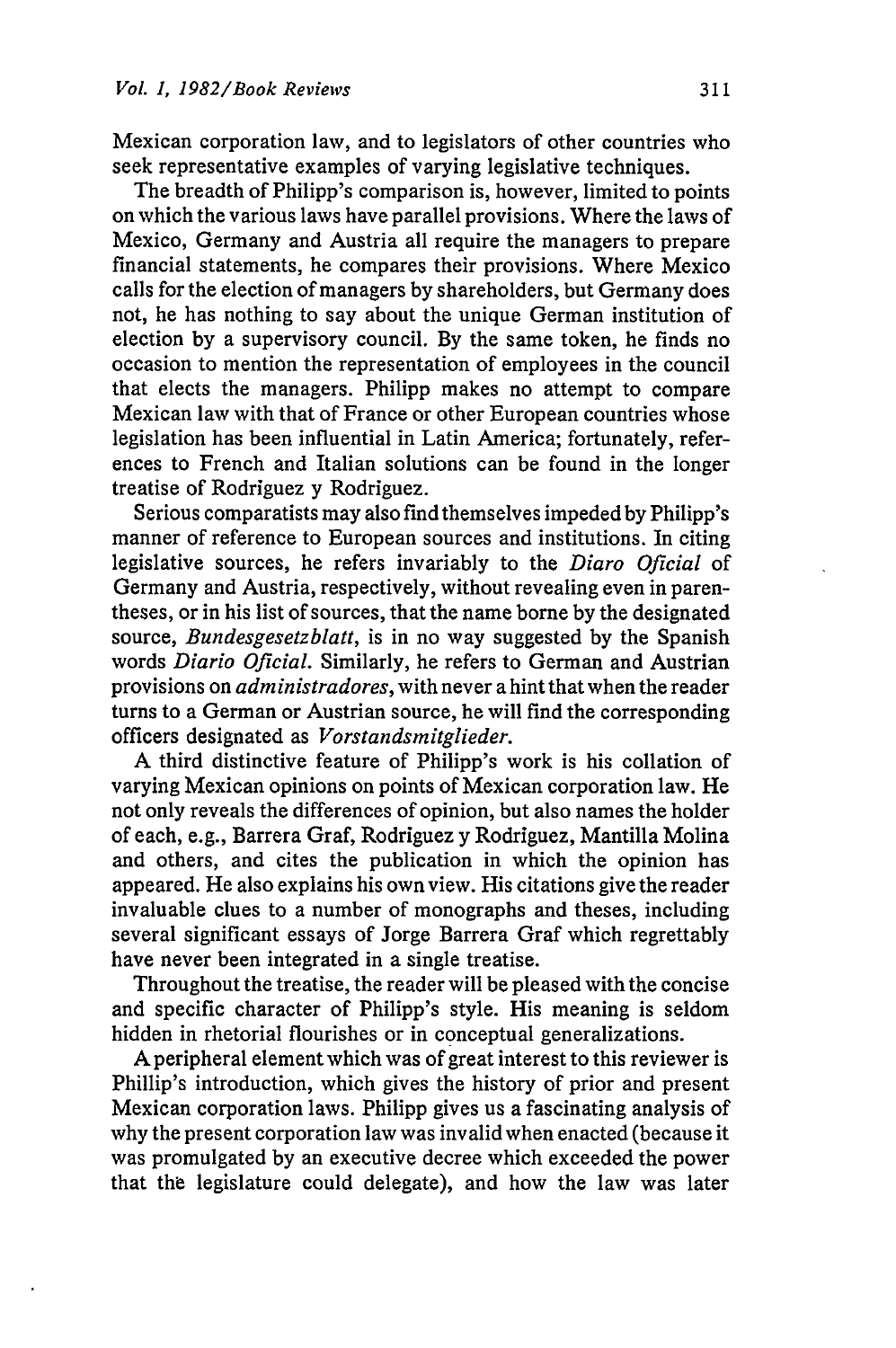validated **by** the legislative ratification implied **by** successive amendments.

For these and other reasons, every serious student of Mexican corporation law will want to include Philipp's *La Sociedad Anónima Mexicana* in his research library.

*Alfred F. Conard\**

\*Henry M. Butzel Professor of Law, University of Michigan College of Law.

 $\ddot{\phantom{0}}$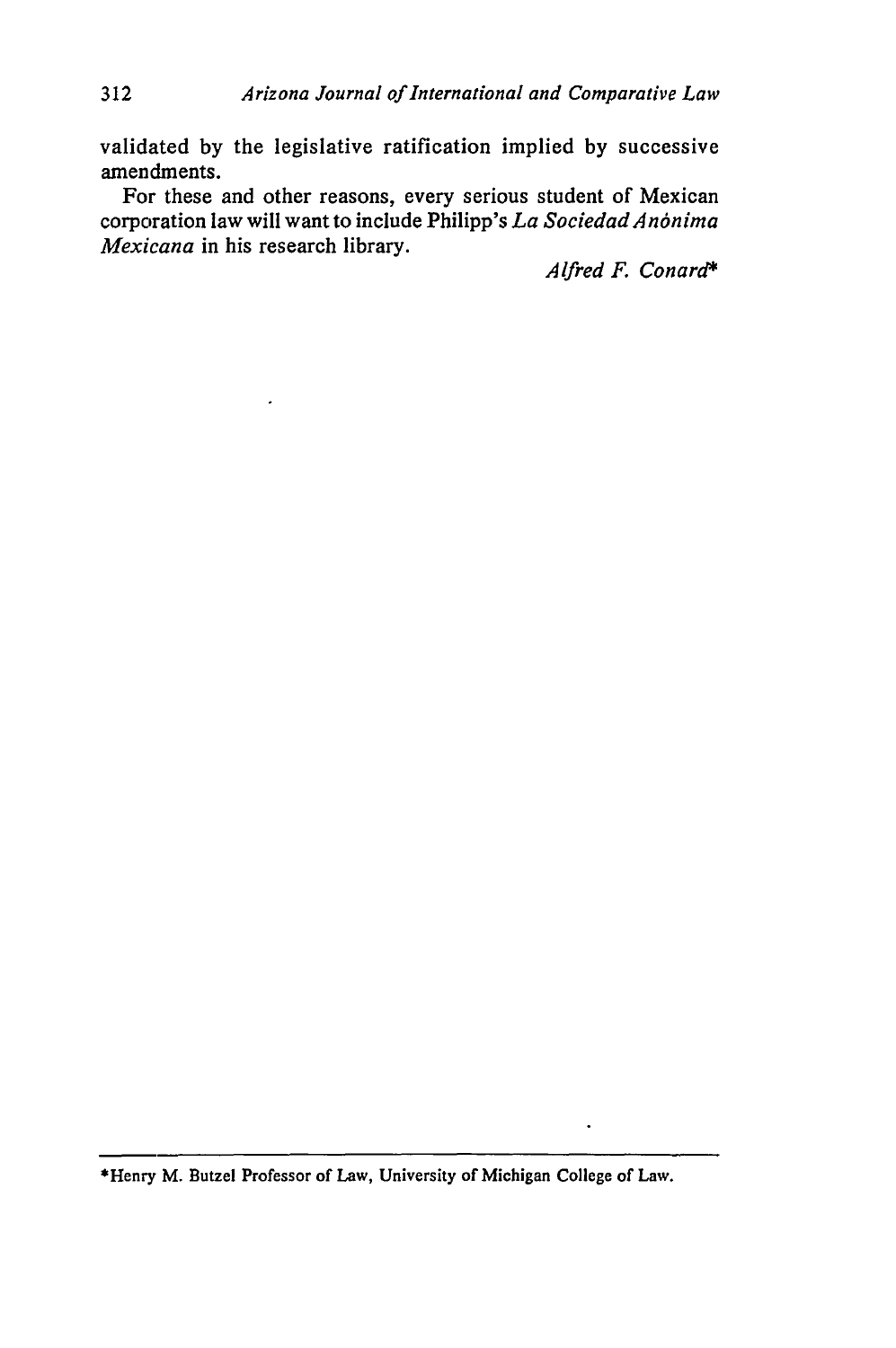CRIMINAL PROCEDURE: TRUTH AND PROBABILITY. By Tibor Király.<sup>1</sup> Translated by Kornél Balázs. Translation revised by Arpád Erdei and Imre Gombos. Budapest: Akadémiai Kiad6, **1979. Pp. 208.**

In the United States, criminal procedure has become identified with the guarantees which protect individual rights from arbitrary abuse **by** the state. Procedure, however, serves other purposes in the administration of criminal justice, not the least of which is to provide a standard for determining the truth. While truth is an important objective of the common law, other legal systems have made it a "supreme value, an unquestioned dogma, a fundamental goal."<sup>2</sup> An excellent example is Professor Király's analysis of criminal procedure as a truth-finding process.

The author begins with a short historical summary of the doctrine of truth in criminal procedure. He emphasizes the impact of the Enlightenment and its faith in human reason upon continental procedure. The eventual triumph of free reason over formal rules saw the end of centuries of obsolete procedures. But the Enlightenment image of the ideal **judge,** arriving at the truth unfettered **by** formal restriction, was an underestimation of the frailty of human logic. In time, there came the realization that procedure could not be eliminated from the process; some rules were necessary to keep the search for truth from going astray.

The remainder of the book concerns Professor Király's own study of truth. He begins with the theory of cognition, the ability to know the outside world, but then sidesteps the philosophical question whether cognition is possible at all in order to address the more practical problem posed by erroneous cognition. The risk of error in perception, logic or semantics requires procedures to evaluate the reliability of each piece of evidence. In common law countries, evidence is tested at trial. In other systems, the process is divided into two phases: evidence is examined by a judge before trial, then heard during a presentation of the issues at trial (pp. 138-39). Professor Király compares the latter method to a measuring experiment, varying the method to verify the results.

He points out that there are practical and legal limits to perfect cognition. Practically, evidence disintegrates and disappears or, even where available, is unnecessary to prove a trivial or commonly

<sup>1.</sup> Professor, Eötvös Loránd University of Sciences.

<sup>2.</sup> **J.H. MERRYMAN, THE CIVIL LAW TRADITION 50 (1969).**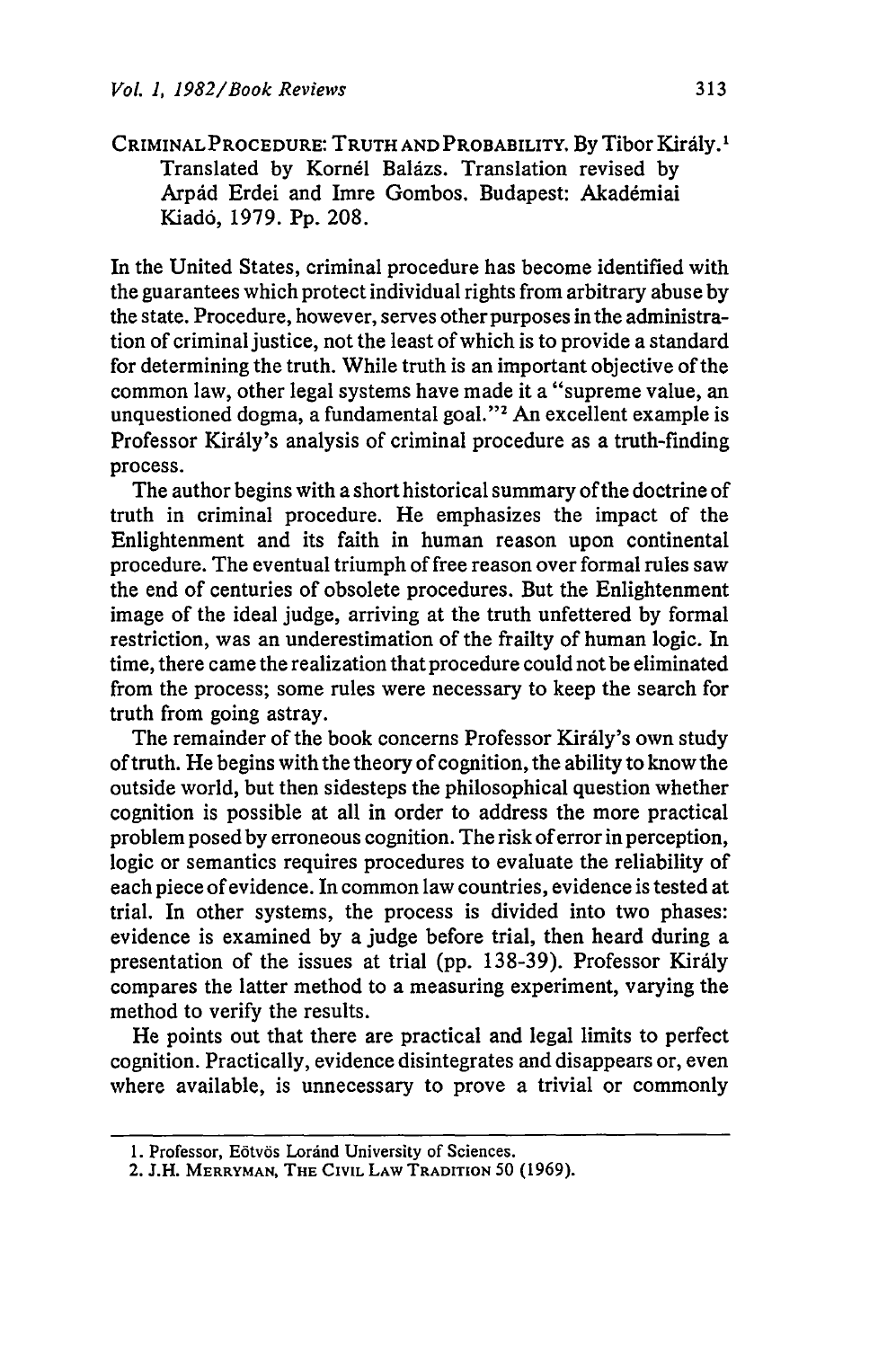accepted fact. Legally, the facts to be proved are limited by substantive law, and the sources and methods of proof are limited by the rules of evidence.

A discussion of the goal of truth in criminal judgment follows. The author notes that the truth is a concept which is both logical/objective and psychological/subjective. He believes the task of the court is to establish the objective truth. While he does not deny the importance of the judge's inner conviction, Professor Kirdly asserts that theorists such as Jerome Frank have overestimated the subjective factors involved in the process of judgment.

Although Professor Király believes that criminal judgments should rest on objective, mathematical certainty, he admits that much of criminal procedure must be based on practical probability. He recognizes the necessary role that probability plays throughout the criminal process, from suspicion and arrest, to evidentiary presumptions at trial, to verdict and, finally, sentencing.

The author's emphasis on the achievability of objective truth, which he states is the aim of criminal procedure, might seem exaggerated to American readers. Although admitting that there are many practical limits on this goal, he nonetheless disagrees with skeptics like Dickens and Kafka, who compared legal procedure to an obscure and impenetrable fog. For Professor Király, procedures create whatever capacity a court has to arrive at the truth.

At the outset, Professor Kirdly states that his study will involve several disciplines, philosophical as well as legal. In fact, his approach is too academic and abstract for either practical reference or pleasure reading. Individual points are carefully detailed, but the relationship between them is not clear and the discussion never reaches a general conclusion. While Professor Kirdly's subject is of great interest, his obtuse approach may lose all but the most persistent reader.

*Mitchell M. Cohen*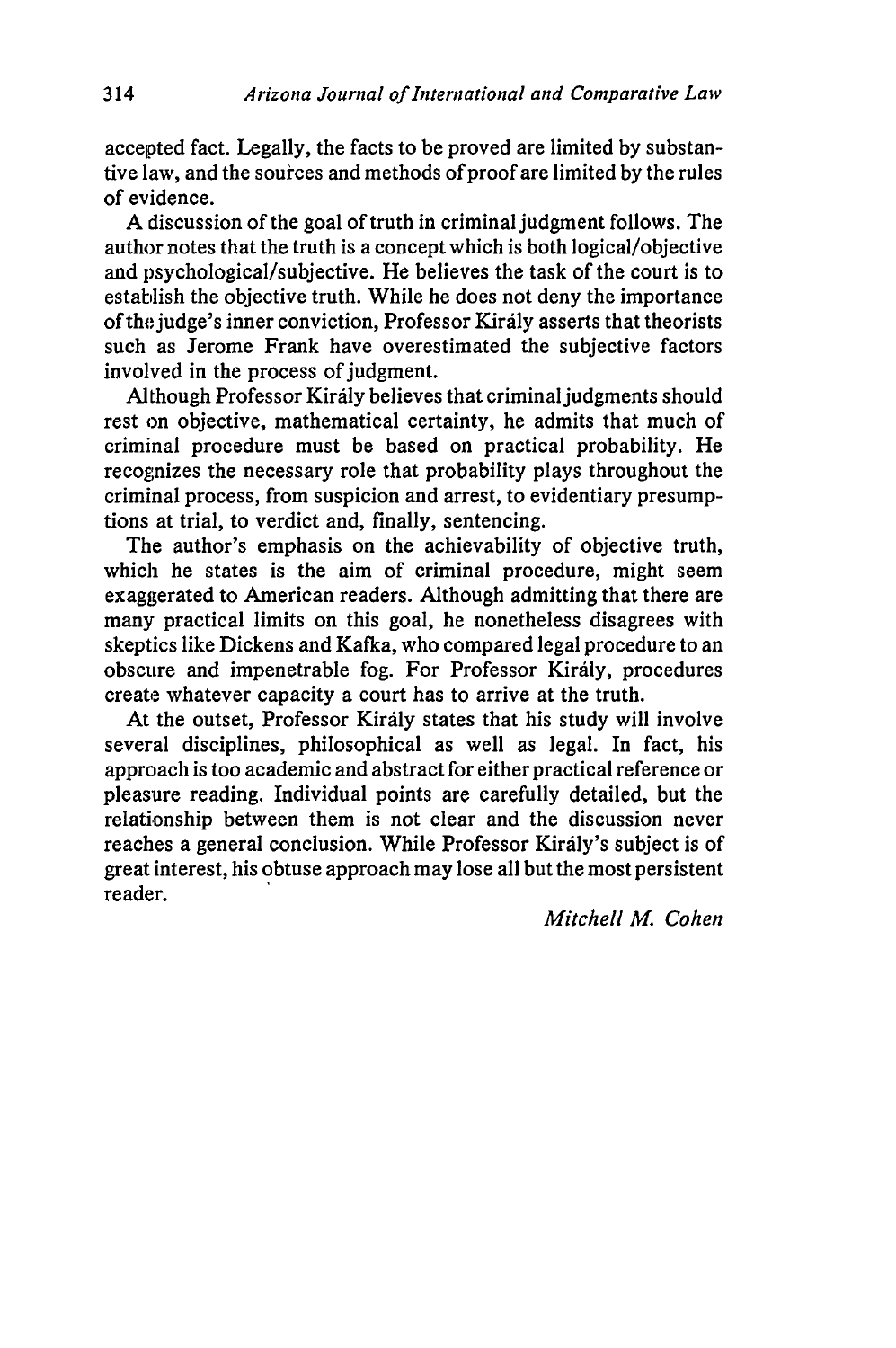GIFTS **AND** PROMISES: CONTINENTAL **AND** AMERICAN LAW COMPARED. By John P. Dawson.<sup>1</sup> New Haven, Connecticut: Yale University Press, 1980. Pp. ix, 240.

John P. Dawson's *Gifts and Promises* is a historical and comparative survey of French, German and Anglo-American law of gratuitous promises. In the first chapter, an account of Roman gift customs includes a discussion of prohibitions against interspousal gifts, which in effect voided certain gifts between a husband and wife. One possible explanation of the rule is that because a marriage could unilaterally dissolved by either spouse, vulnerable parties needed protection. Dawson indicates, however, that a more probable reason for the custom is the protection of family assets. Through prohibitions of interspousal gifts Roman law prevented the shift of familial assets from one line to another.

Although not necessarily linked to Roman law, French and German legal systems also developed institutions designed to protect family assets. Under principles of forced heirship, for example, heirs were guaranteed a certain share of an estate. Gifts made prior to the decedent's death which permanently depleted his estate were in many cases voidable if they affected an heir's predetermined share.

In France and Germany, controls over gifts were imposed by the statutory codes. Gift transactions were required to be registered or notarized. These regulations were not always effective, as devices used to bypass the requirements were widely recognized.

In his discussion of Anglo-American law, Dawson focuses his attention on contract law and the requirement of consideration. One of his main objectives is to challenge Grant Gilmore's analysis of consideration in *Death of Contract.2* He does so on two grounds. First, Gilmore proposes that the consideration requirement was a "revoluntionary" doctrine proposed by Justice Holmes in 1881. Dawson, by contrast, argues that the doctrine of consideration has been around since at least the mid-1500's when the contracting party's motives were important in determining the enforceability of promises. Second, Gilmore concludes in *Death of Contract* that consideration as a limitation on damage recovery has been eroded by doctrines such as quasi-contract and promissory estoppel and that "contract... will again be swallowed up by the law of tort" (p. 198).

<sup>1.</sup> Charles Stebbins Fairchild, Professor of Law Emeritus, Harvard University; Visiting Professor, Boston University Law School. A.B., University of Michigan 1922; J.D., 1924; D. Phil., Oxford, 1930.

<sup>2.</sup> **G.** GILMORE, THE **DEATH OF CONTRACT** (1974).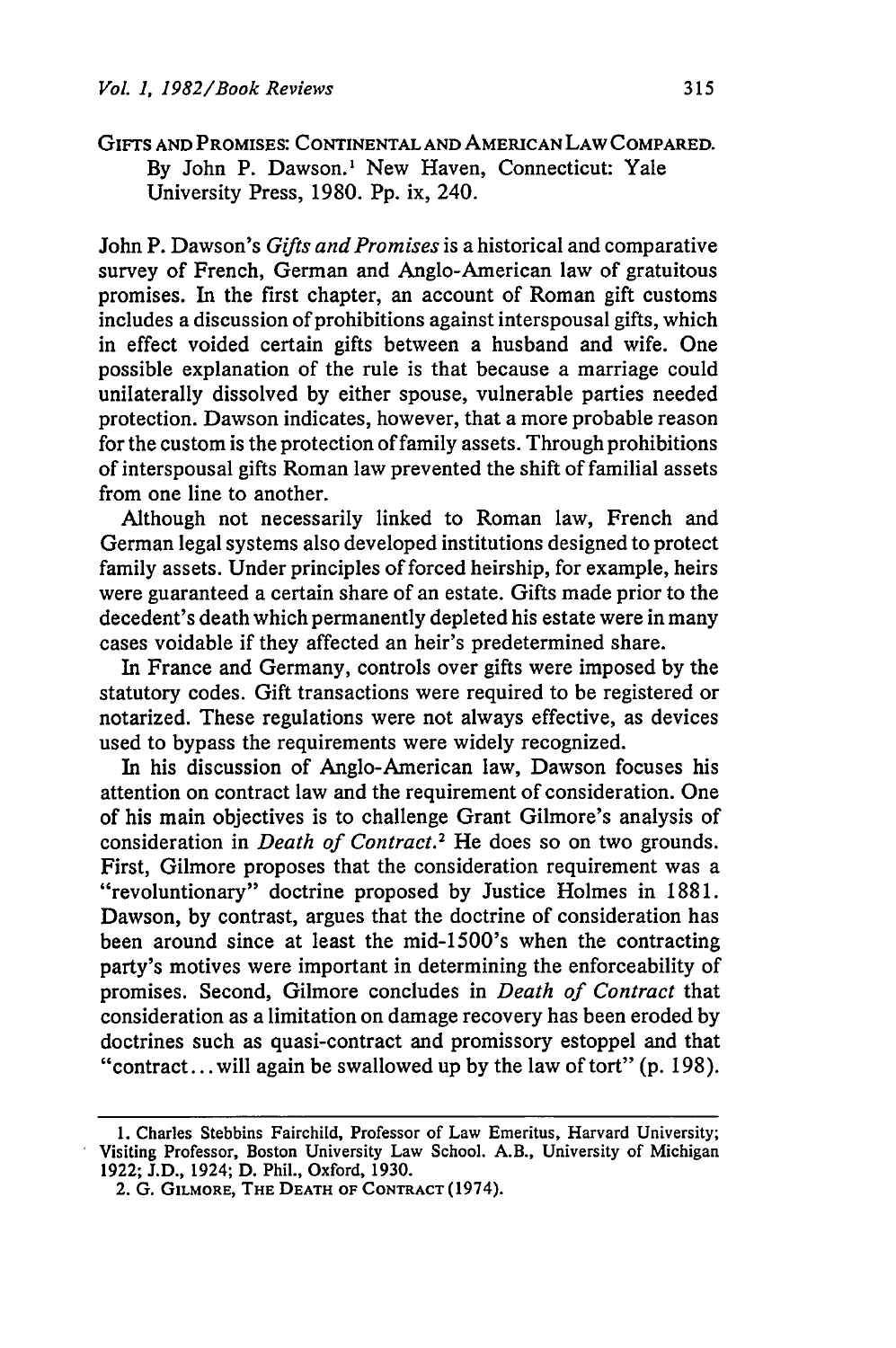Not **so,** says Dawson, who is of the opinion that courts have preserved the bagain requirement in the role of contract formation.

Dawson argues that the bargain requirement of consideration is an essential element of the enforceability of promises. In this limited sense, consideration is a valid institution. However, Anglo-American law has extended the doctrine of consideration beyond its essential role. **Ihn** doing so it has created useless appendages to the law of contract, which can be seen in the imposition, of the consideration requirement on the discharge or modification of obligations, reinforcement of offers and mutuality of obligation.

In general, *Gifts and Promises* is interesting and informative to the reader unfamiliar with civil treatment of gift promises. However, an initial lack of focus takes away from its readability and one might wish for more generalizations, especially in the treatment of the various code provisions. Yet if the reader persists, much of the information is successfully synthesized in the final chapter of the book.

*Teresa L. Vig*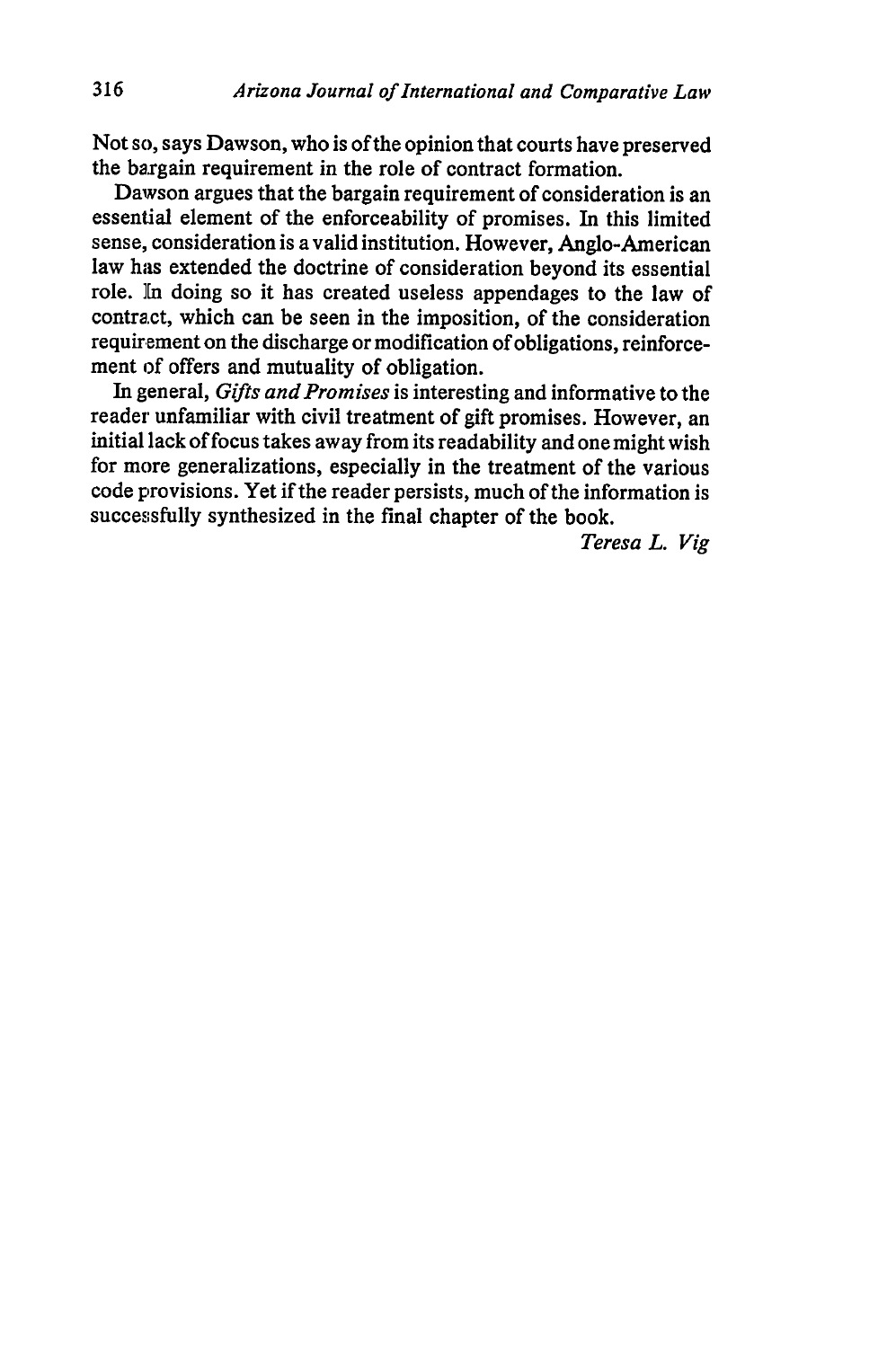**STUDI E DOCUMENTI SUL DIRITTO INTERNAZIONALE DEL MARE: LA GIURISPRUDENZA ITALIANA SUL DIRITTO DEL** MARE. Vol. **3.** Edited **by Luciano Amato,' Gabriella Gasparro, Patrizia** De **Cesari and** Tullio Treves. Milan: Dott. **A.** Giuffrd Editore, **1979. Pp.** xiv, **261.**

The attorney seeking a compact yet comprehensive reference to Italian maritime law will find *La Giurisprudenza Italiana sul Diritto del Mare* quite helpful. This book is the third and most recent edition in a series of volumes which chronicle the most prominent Italian cases involving the law of the sea. Published under the auspices of the "Oceanography" subproject of the Italian Counsel for Scientific Research, the text of this particular edition was compiled **by** the Institute of International Law at the University of Milan. The cases reported in this volume primarily cover the time period from **1908** to **1977.** As might be expected, a plethora of subtopics are included within the broad category of the "law of the sea." The index provided **by** the editors is comprehensive and contains a one-line description of each case. This description is given in both English and Italian; however, the text of the case is reported only in Italian.

The presentation is in chronological order. This arrangement facilitates an analysis of the changes in legal theory over the time period in question, but fails to create a meaningful pattern conducive to legal research. Consequently, although this anthology is helpful as a reference, it gives little instruction to enlighten the reader beyond the confines of the cases.

The questions discussed in the various cases range from decisions which consider criminal sanctions for polluting the high seas **(p. 208)** to those which explain the applicability of Italian sales taxes to foreign ships in Italian ports **(p. 55).** Also included are such esoteric questions as the validity of a marriage celebrated on board a United States' ship in the territorial waters of Argentina **(p. 65).**

Many of the cases in this collection would be quite useful to any person engaged in shipping activity within Italian territorial waters. For example, these decisions include definitions of "smuggling," precedent which describes treatment of persons convicted of that crime and cases which indicate the parameters of power granted to the Italian Coastal Commission where smuggling is involved *(see* list atp. 49). **A** number of cases consider important topics such as the

**<sup>1.</sup>** Biographical information on editors not available.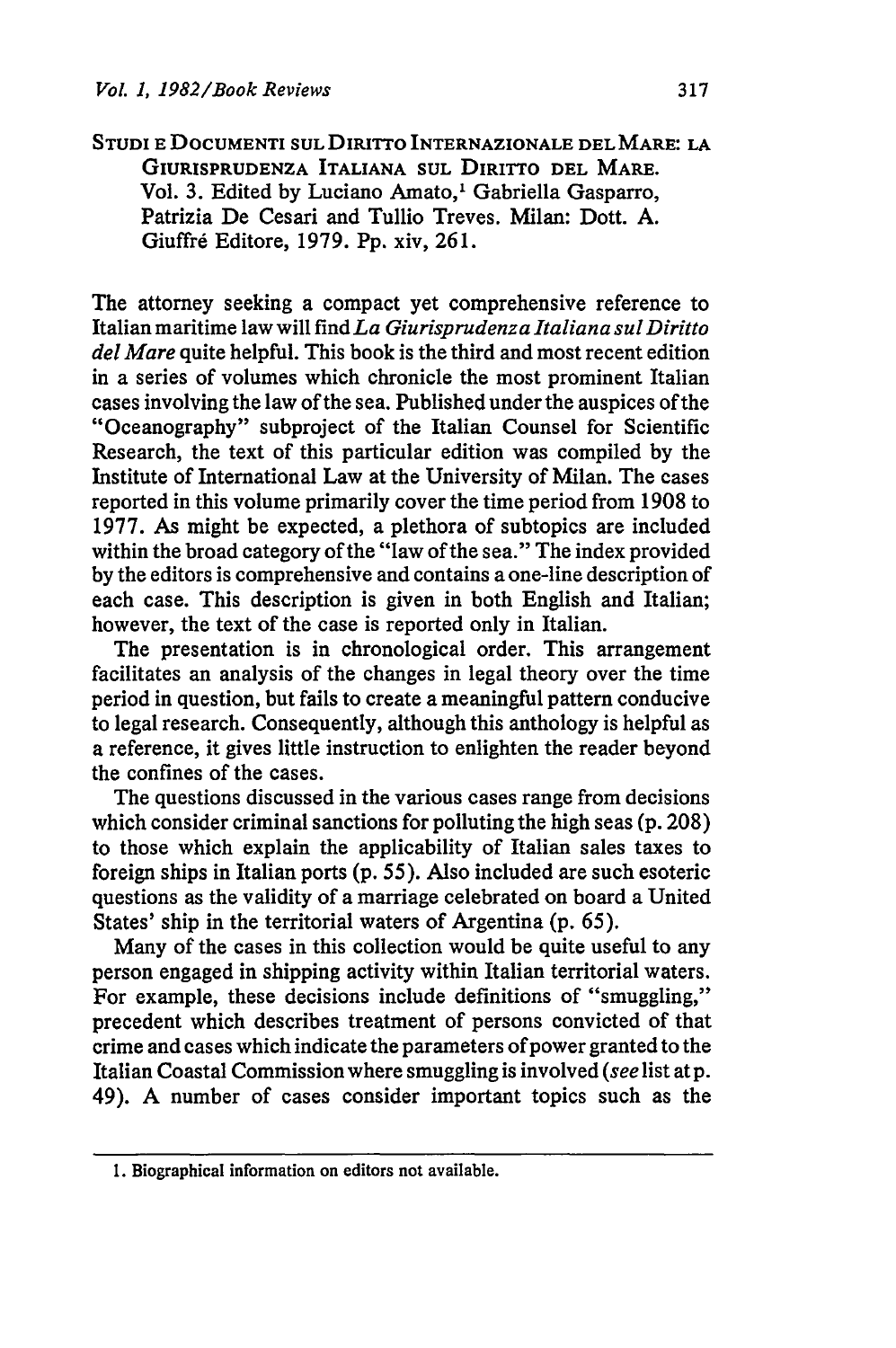responsibility of foreign merchant ships in Italian territorial waters, responsibilities imposed upon Italian ships on the high seas, cases describing the breadth and boundaries of the Italian territorial seas and decisions which distinguish rules for fishing in Italian territorial waters, the contiguous zone and on the high seas.

This anthology clearly covers a broad range of topics. Consequently; the choice of a chronological arrangement of the cases results in distraction. A topical organization such as that found in E.R.H. Ivamy's *Casebook on Carriage by Sea,2* would have proven more helpful. Also, the editors would have done well to include summaries or commentaries similar to those provided at the end of the prior issue of the *Studies on the International Law of the Sea* series.' The combination of such commentaries with a logical organization of these cases would have made this book a more valuable resource. Moreover, such commentary would reflect some intellectual interaction by the editors with the material. In the absence of this commentary, the practitioner will find it helpful to use *La Giurisprudenza Italiana sul Diritto del Mare* in conjunction with other materials covering the Italian law of the sea.

*Frank Verderame*

<sup>2.</sup> E.R. **HARDY IVAMY, CASEBOOK ON CARRIAGE BY SEA** (4th ed. **1979).**

**<sup>3.</sup>** 2 **STUDI E DOCUMENTI SUL DIRITTO INTERNAZIONALE DEL MARE: LA RICERCA SCIENTIFICA NELL'EVOLUZIONE DEL DIRITTO DEL MARE.** (R. P. **Mazzeschi,** T. **Treve.;** & P. **De Cesari ed. 1978).**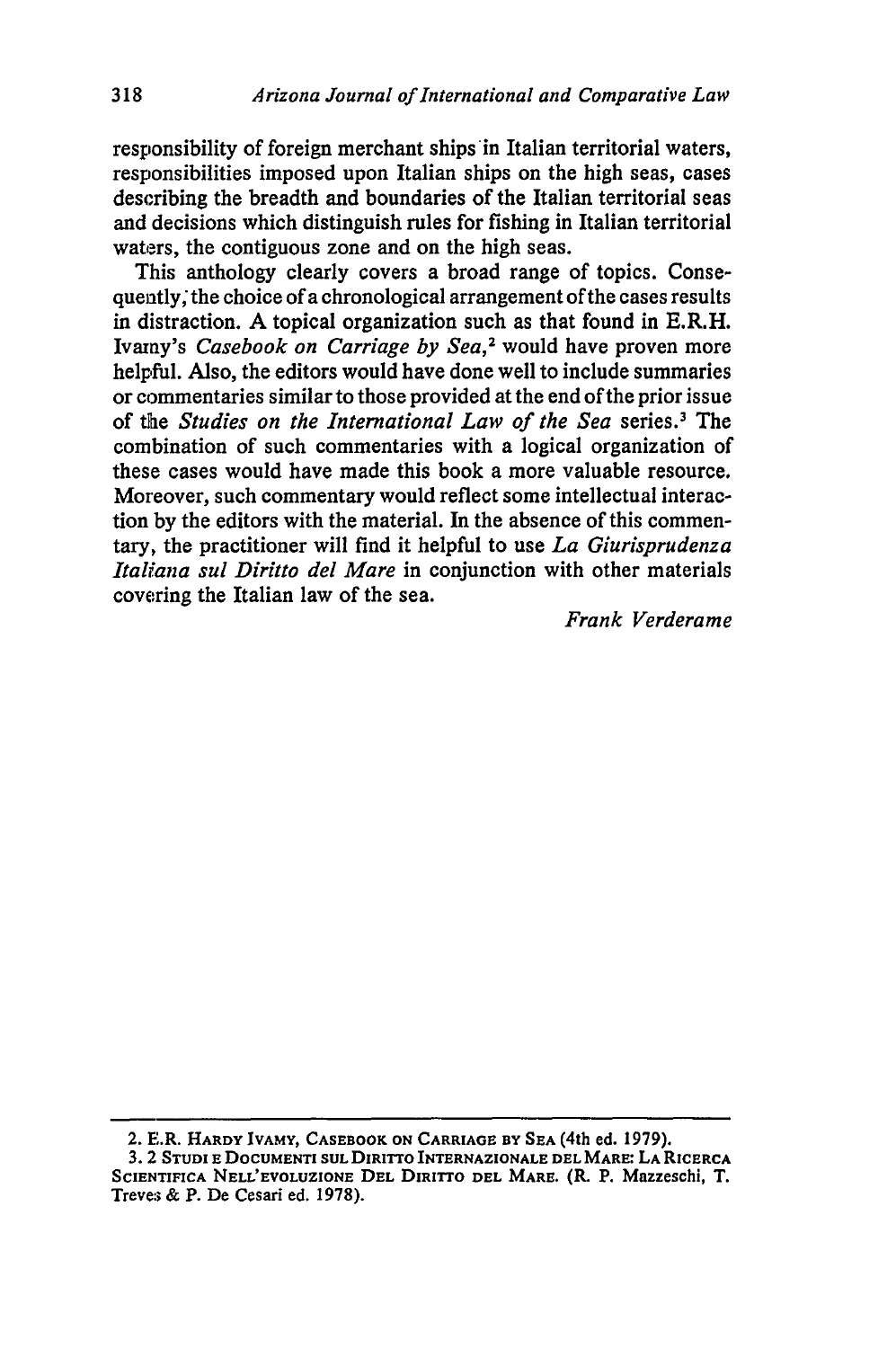**OPERATION WETBACK: THE MASS DEPORTATION OF MEXICAN UNDOCUMENTED WORKERS IN** 1954. **By** Juan **Ramon Garcia. ' Westport, Connecticut: Greenwood Press,** c1980. **Pp.** xviii, **268.**

This well-documented history of the post-World War II immigration policies of both the United States and Mexico is essential reading for persons involved or interested in the setting of future immigration policy between these two nations, the author offers valuable insight into the causes of the migration north of thousands of Mexican laborers and the reasons for prejudices againt them which continue into the present time.

Garcia sets the stage for his discussion of the mass influx of undocumented workers, and their consequent deportation, with an economic analysis of the factors within the United States that tended to "pull" workers into the United States from Mexico and the conditions in Mexico which worked to "push" Mexican workers toward their northern neighbor. His discussion of the desire of farming interests in the southwestern United States for cheap labor, and the massive unemployment situation in Mexico during and after World War II is still viable today.

The *Bracero* Program, a series of joint agreements between the United States and Mexico providing for the legal contracting of Mexican laborers for work in the United States, is discussed thoroughly. The conclusion is drawn, and supported, that this legal program contributed heavily to the illegal influx of Mexican workers into the United States **by** drawing thousands of hopeful applicants to the border area where many of the aspiring workers decided to continue northwards in search of jobs even after they found that the legal contract positions had long been filled.

Garcia details the power held **by** the farming interests lobbying in Congress for the importation of cheap labor, as well as the political forces within Mexico that sought to protect the human rights of the Mexican *braceros* in the United States. He exposes how the Immigration and Naturalization Service purposefully violated United States immigration laws in order to force Mexico to retract its demands for stricter enforcement of the *braceros'contract* rights. He explains how the refusal of the United States to penalize farmers who knowingly hired "illegals" resulted in a feeling, shared **by** the farming interests,

**<sup>1.</sup>** Associate Professor of History **&** Director of the Chicano Studies Program, University of Michigan-Flint.